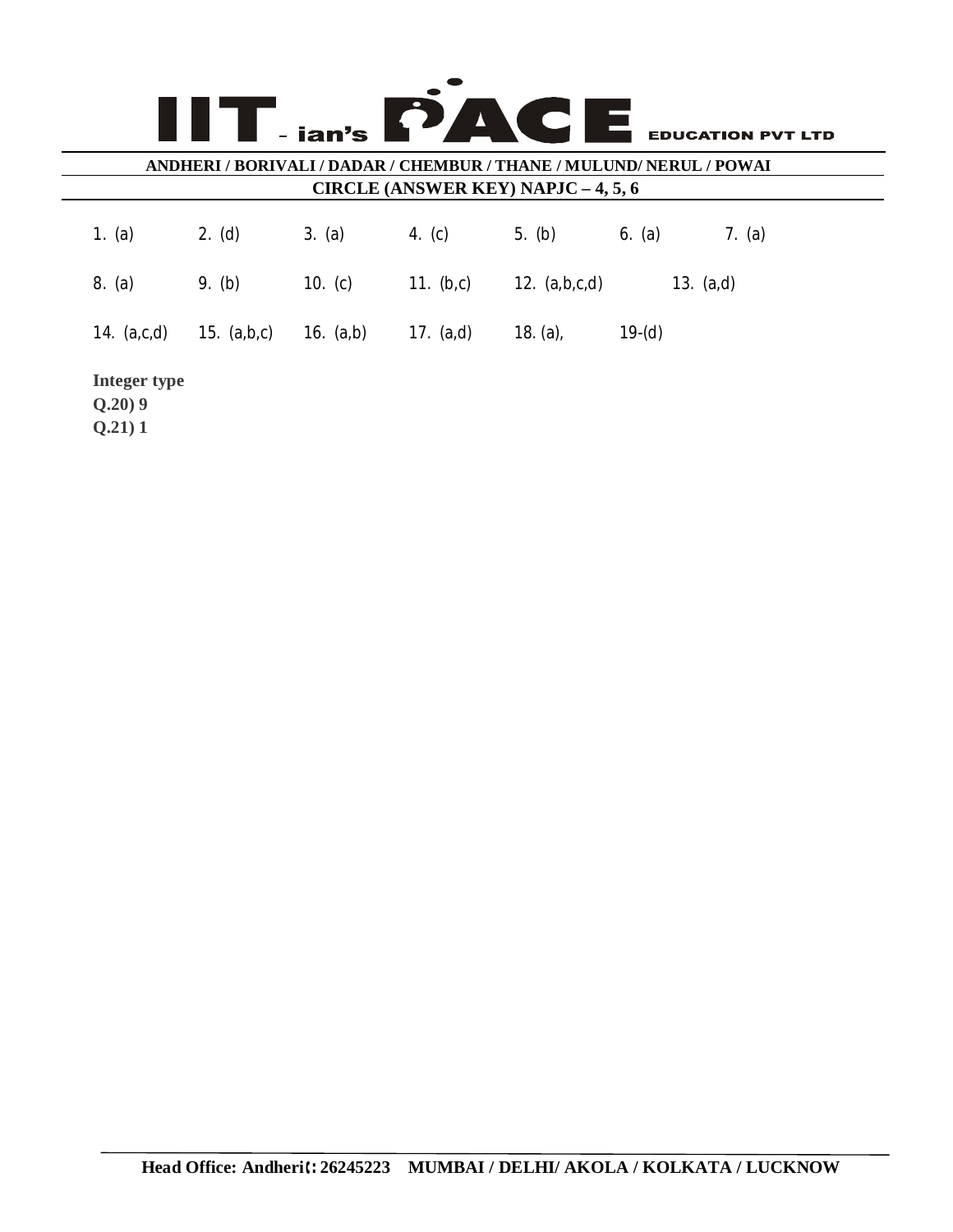## **SOLUTION**

1. (a) Since the point  $(k + 1, k)$  lies inside the region bounded by  $x = \sqrt{25 - y^2}$  and y – axis,

X

$$
\therefore (k+1)^2 + k^2 - 25 < 0
$$
  
 $k+1 > 0$ 

 $\implies$   $2k^2 + 2k - 24 < 0$  and  $k > -1$ 

$$
\Rightarrow k^2 + 2k - 12 < 0 \text{ and } k > -1
$$

- $\Rightarrow$   $(k+4)(k-3) < 0$  and  $k > -1$
- $\Rightarrow$   $-4 < k < 3$  and  $k > -1$

$$
\Rightarrow -1 < k < 3
$$

 $and$ 

2. (d) Given circle is  $x^2 + y^2 = px + qy$ .

Since the centre of the circle is  $\left| \frac{P}{2}, \right|$  $\left(\frac{p}{2}, \frac{q}{2}\right)$ , so (p, q) and (0, 0) are the end points of a diameter. As the two chords are bisected by x-axis, the chords will cut the circle at the points  $(x_1, -q)$  and  $(x_2, -q)$ , where  $x_1, x_2$  are real.



The equation of the line joining these points is  $y = -q$ . Solving  $y = -q$  and  $x^2 + y^2 = px + qy$ , we get  $x^2 - px + 2q^2 = 0$ 

The roots of this equation are  $x_1$  and  $x_2$ . Since the roots are real and distinct,  $\therefore$  discriminant > 0 i.e.,  $p^2 - 8q^2 > 0$  or  $p^2 > 8q^2$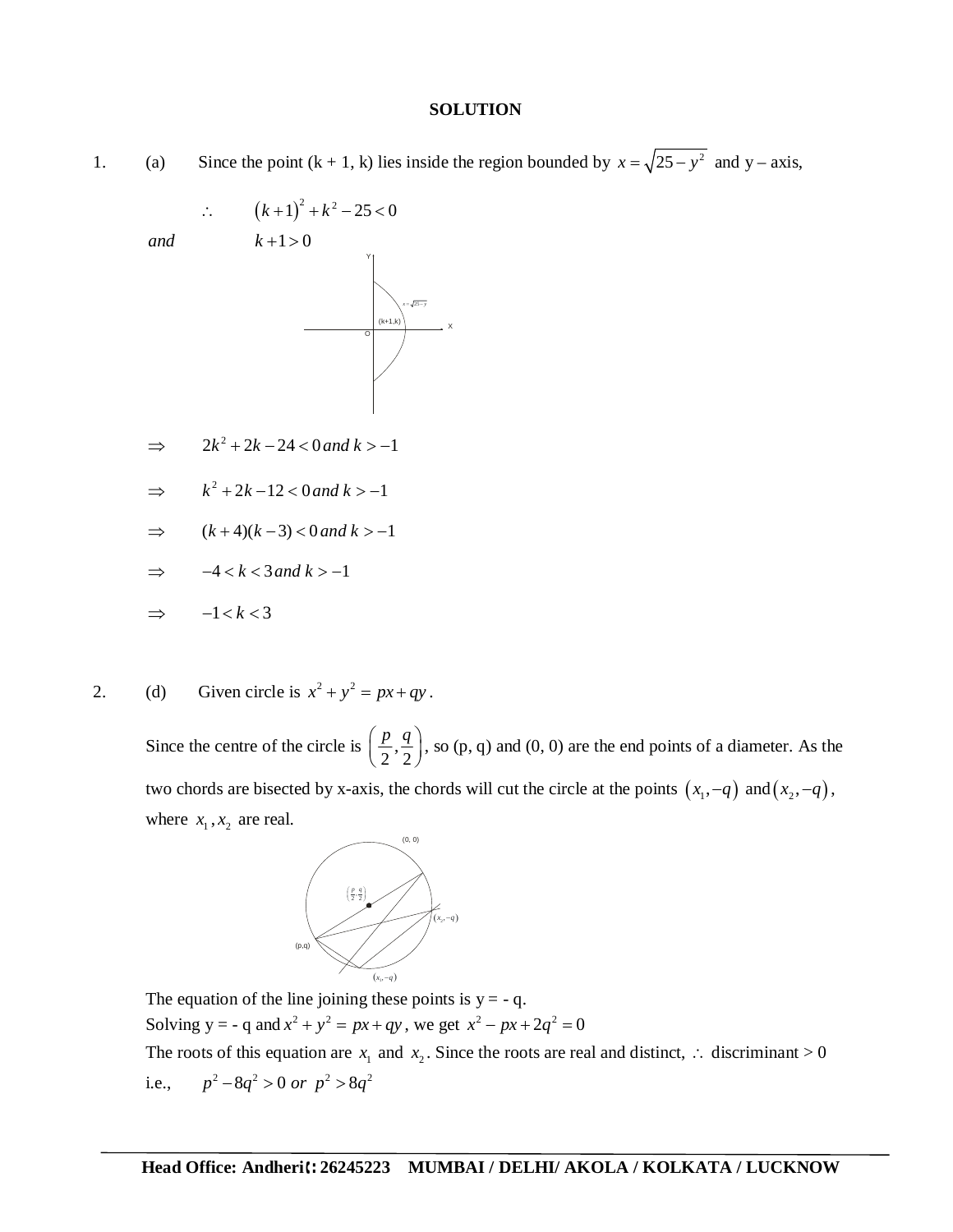3. (a) Let equation of circle be  $x^2 + y^2 + 2gx + 2fy + c = 0$ Since it passes through (2a, 0), so  $4a^2 + 4ag + c = 0$  ...(i) Also its radical axis with  $x^2 + y^2 = a^2$  is  $2gx + 2fy + c + a^2 = 0$ But the radical axis is 2  $x = \frac{a}{2}$ , so we get  $\frac{2g}{1} = \frac{c+a}{1}$  and  $f = 0$ 1  $-a/2$  $\frac{g}{f} = \frac{c+a}{a}$  *and*  $f$ *a*  $=\frac{c+a}{2}$  and  $f=0$ or  $ag + c + a = 0$  ...(ii) From (i) and (ii), we get g and c. Hence equation is  $x^2 + y^2 - 2ax = 0$ 

4. (c) Let  $P = (x_1, y_1)$  and  $Q = (x_2, y_2)$ Let the equation of given circle be  $x^2 + y^2 = a^2$ 

The equation of chord of contact of tangents drawn from the point  $P(x_1, y_1)$  to the given circle is

$$
xx_1 + yy_1 = a^2
$$

Since it passes through  $Q(x_2, y_2)$ 

$$
\therefore x_1x_2 + y_1y_2 = a^2
$$
\n...(1)  
\nNow  $l_1 = \sqrt{x_1^2 + y_1^2 - a^2}$ ,  $l_2 = \sqrt{x_2^2 + y_2^2 - a^2}$   
\nand PQ =  $\sqrt{(x_1 - x_2)^2 + (y_1 - y_2)^2}$   
\n
$$
= \sqrt{(x_1^2 + y_1^2) + (x_2^2 + y_2^2) - 2(x_1x_2 + y_1y_2)}
$$
\n
$$
= \sqrt{(x_1^2 + y_1^2) + (x_2^2 + y_2^2) - 2a^2}
$$
\n[Using (i)]  
\n
$$
= \sqrt{(x_1^2 + y_1^2 - a^2) + (x_2^2 + y_2^2 - a^2)} = \sqrt{l_1^2 + l_2^2}
$$

5. (b)

6. (a)

- 7. (a)
- 8. (a)
- 9. (d)
- 10. (c)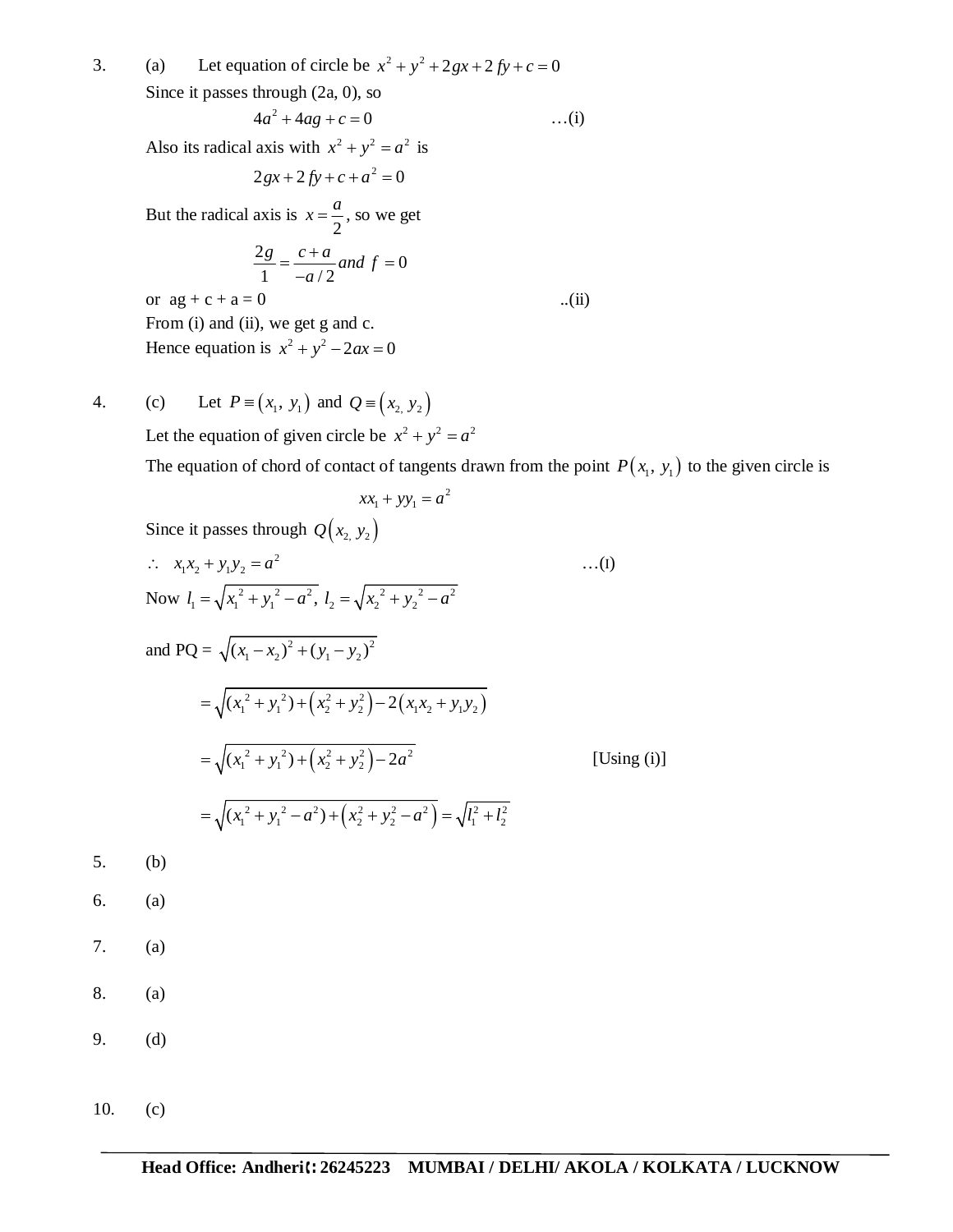11.  $OA = 4\sqrt{2} \sec \alpha$ 

 $BC = 2OB = 8\sqrt{2} \cos ec\alpha$ 



Area of 
$$
\triangle ABC = \frac{1}{2} \times OA \times BC
$$
  
=  $\frac{1}{2} \times 4\sqrt{2} \sec \alpha \times 8\sqrt{2} \cos ec \alpha$   
=  $\frac{64}{\sin 2\alpha}$ 

Which is minimum when sin  $2\alpha$  is maximum ie, when 4  $\alpha = \frac{\pi}{4}$ 

$$
\therefore OA = 4\sqrt{2} \times \sqrt{2} = 8
$$

 $\therefore$  *A* = (8,0) and symmetrically on the other side

$$
A' \equiv (-8,0)
$$

12. Let 
$$
S = x^2 + y^2 + 2gx + 2fy + c = 0
$$
  
\n $S_1 = x^2 + y^2 - 4 = 0$   
\n $S_2 = x^2 + y^2 - 6 - 8Y + 10 = 0$   
\n $S_3 = x^2 + y^2 + 2x - 4y - 2 = 0$   
\n $\therefore$  Common chords are  
\n $S - S_1 = 2gx + 2fy + c + 4 = 0$  ...(i)  
\n $S - S_2 = (2g + 6)x + (2f + 8)y + c - 10 = 0$  ...(ii)  
\n $S - S_3 = (2g - 2)x + (2f + 4)y + c + 2 = 0$  ...(iii)

For cutting the extremities of diameter, chords (i), (ii) and (iii) pass through the centres of  $S_1 S_2$  and

3 *S*

respectively, then  $c \cdot c + 4 = 0$ ,  $(2g + 6)3 + (2f + 8)4 + c - 10 = 0$ and  $(2g-2)(-1)+(2gf+4)(2)+c+2=0$ after solving  $c = -4, g = -2, f = -3$ 

13. (a,d)

14. 
$$
C_1 \equiv x^2 + y^2 - 2x - 4y - 4 = 0
$$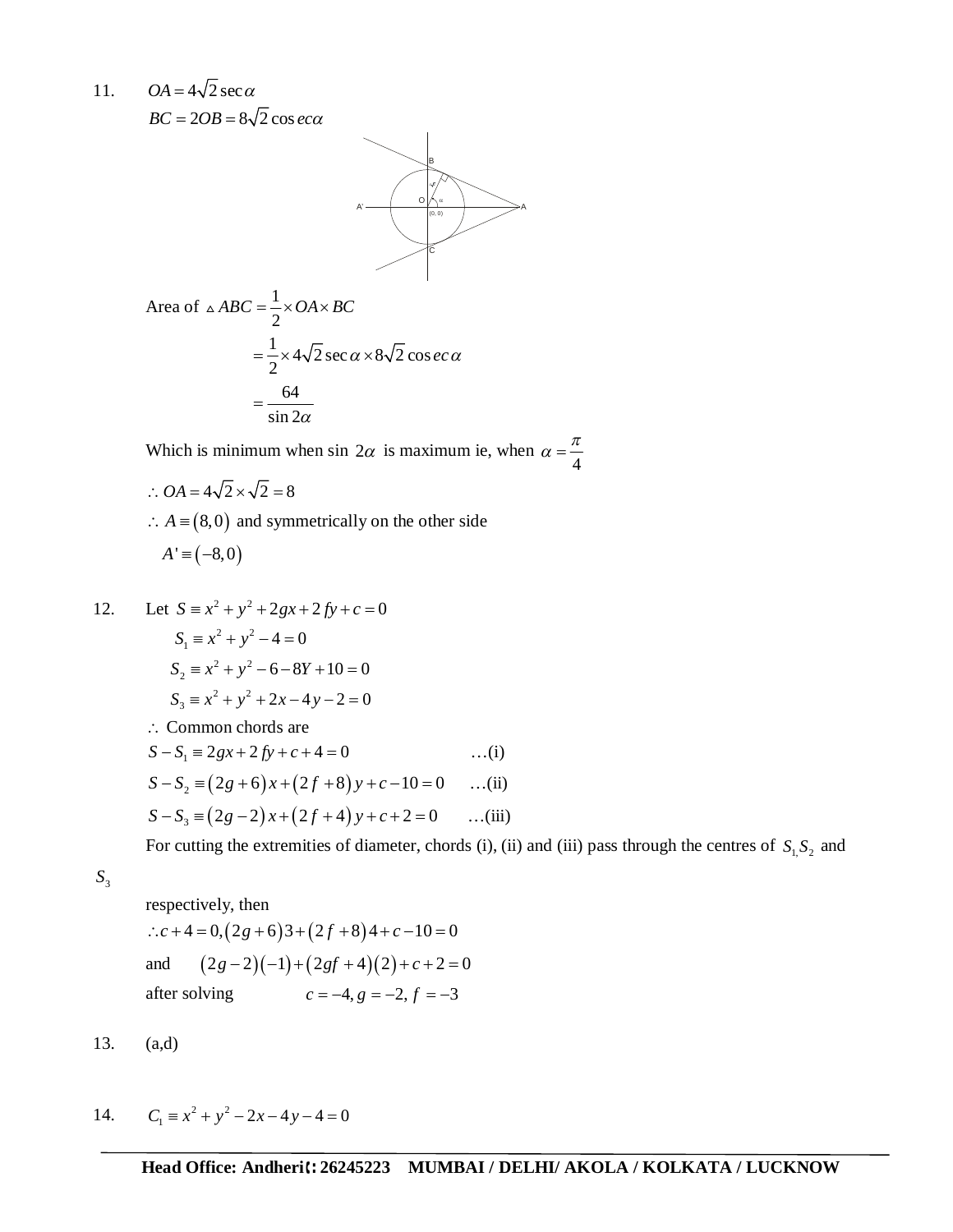and  $C_2 \equiv x^2 + y^2 + 2x + 4y + 4 = 0$  $\therefore$  Radical axis is  $C_1 - C_2 = 0$  $\Rightarrow$   $-4x-8y=0$ or  $x + 2y + 2 = 0$ 

(a) option is correct. Centre and radius of  $C_1 = 0$  are (1,2) and 3.

is 
$$
\frac{|1+4+2|}{\sqrt{1+4}} = \frac{7}{\sqrt{5}} \neq \text{radius}
$$

 $(b)$  option is wrong.

L is also the common chord of  $C_1$  and  $C_2$ 

- $\therefore$  (c) option is correct
- $\therefore$  Centres of  $C_1 = 0$  and  $C_2 = 0$  are (1, 2) and (-1, -2)
- $\therefore$  Slope of Line joining centres of circles  $C_1 = 0 & C_2 = 0$  is

$$
\frac{-2-2}{-1-1} = \frac{4}{2} = 2 = m_1 \text{ (say)}
$$

And slope of L = 0 is  $-\frac{1}{2}m_2$ 2  $-\frac{1}{2}m_2$  (say)

$$
\therefore \qquad m_1 m_2 = -1
$$

Hence L is perpendicular to the line joining centres of  $C_1$  and  $C_2$ .

- $\therefore$  (d) option is correct.
- 15. Given circle is  $x^2 + y^2 = a^2$

clearly (0, 0) will belong the interior of circle (i) Also other points interior to circle (i) will have the coordinates of the form

 $(\pm \lambda, 0), (0, \pm \lambda)$ , where  $\lambda^2 < a^2$ 

and  $(\pm \lambda, \pm \mu)$  and  $(\pm \mu, \pm \lambda)$ , where  $\lambda^2 + \mu^2 < a^2$  and  $\lambda, \mu \in I$ 

 $\therefore$  Number of lattice points in the interior of the circle will be of the form  $1 + 4$  r + 8t, where  $r, t = 0, 1, 2, \ldots$ 

- $\therefore$  Number of such points must be of the form 4 n + 1, where n = 0, 1, 2, …..
- 16. The given points lie on the circle  $x^2 + y^2 = a^2$  for all (i), since the points are the vertices of an equilateral triangle, the circumcentre and the centroid of the triangle are same,

$$
\Rightarrow \frac{1}{3}a(\cos\theta_1 + \cos\theta_2 + \cos\theta_3) = 0
$$
  
and 
$$
\frac{1}{3}a(\sin\theta_1 + \sin\theta_2 + \sin\theta_3) = 0
$$
  

$$
\Rightarrow \cos\theta_1 + \cos\theta_2 + \cos\theta_3 = \sin\theta_1 + \sin\theta_2 + \sin\theta_3 = 0
$$

17. Since the given line touches the given circle, the length of the perpendicular from the centre (2, 4) of the circle from the line  $3x-4y-\lambda = 0$  is equal to the radius  $\sqrt{(4+16+5)} = 5$  of the circle.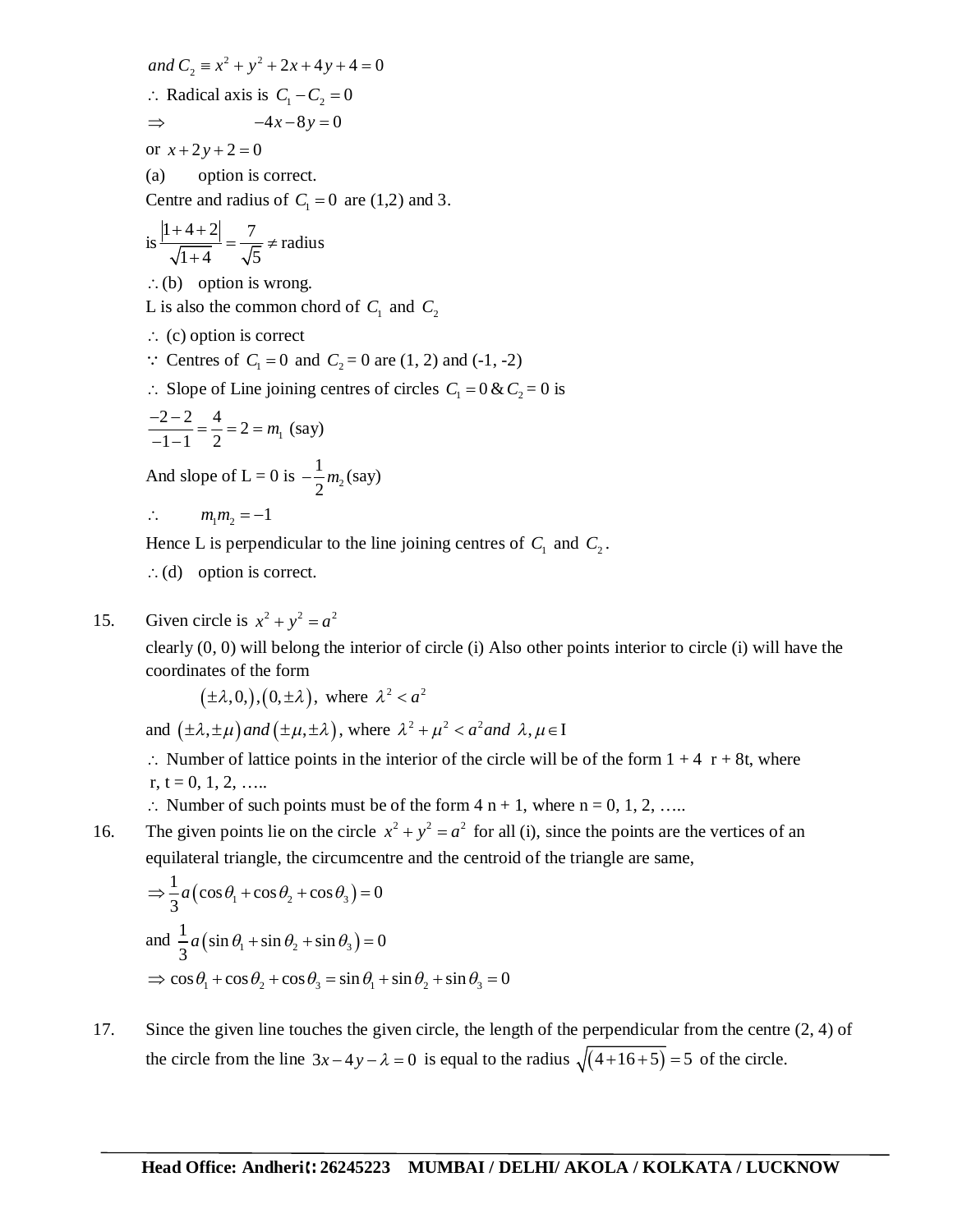$$
\Rightarrow \frac{(3 \times 2 - 4 \times 4 - \lambda)}{\sqrt{(9 + 16)}} = \pm 5 \Rightarrow \lambda = 15 \text{ or } -35
$$

Now, equation of the tangent at (a, b) to the given circle is

$$
xa + yb - 2(x+a) - 4(y+b) - 5 = 0
$$
  
\n⇒  $(a-2)x + (b-4)y - (2a + 4b) = 0$   
\nIf it represents the given line  $3x - 4y - \lambda = 0$ , then let  
\n
$$
\frac{a-2}{3} = \frac{b-4}{-4} = \frac{2a + 4b + 5}{\lambda} = l
$$
  
\nThen  $a = 3l + 2, b = 4 - 4l$  and  $2a + 4b + 5 = \lambda l$  ...(i)  
\n⇒  $2(3l + 2) + 4(4 - 4l) + 5 = 15l$  (if  $\lambda = 15$ )  
\n⇒  $l = l \Rightarrow a = 5, b = 0$  and  $\lambda + a + b = 20$   
\nAgain, if  $\lambda = -35$   
\n $25-10l = -35l \Rightarrow l = -1 \Rightarrow a = -1, b = 8$   
\nand  $\lambda + a + b = -35 - 1 + 8 = -28$ 

Passage

Length of tangents from a point to circle are equal.  $PQ = PR$ Then Parallelogram PQRS is rhombus.  $\therefore$  Mid point of QR = mid point of PS and  $QR \perp PS$  $\therefore$  S is the mirror image of P w.r.t. QR

18. ∴ 
$$
L \equiv Y = 4
$$
  
\nLet  $P = (h, 4)$   
\n∴ Circumcentre of  $\triangle PQR$  is  $\left(\frac{h}{2}, 2\right)$ ,  
\nthen  $y = 2 \Rightarrow y - 2 = 0$ 

19.   
\n
$$
P = (6,8)
$$
\n
$$
\therefore \text{ Equation of QR is } 6x + 8y = 4
$$
\n
$$
\Rightarrow 3x + 4y - 2 = 0
$$
\n
$$
\therefore PM = \frac{|3 \times 6 + 4 \times 8 - 2|}{\sqrt{(3^2 + 4^2)}} = \frac{48}{5}
$$
\nand  $PQ = \sqrt{(6^2 + 8^2 - 4)} = \sqrt{96}$ ,\nthen  $QM = \sqrt{(PQ)^2 - (PM)^2} = \sqrt{96 - \frac{(48)^2}{25}}$ \n
$$
= \sqrt{48(2 - \frac{48}{25})}
$$